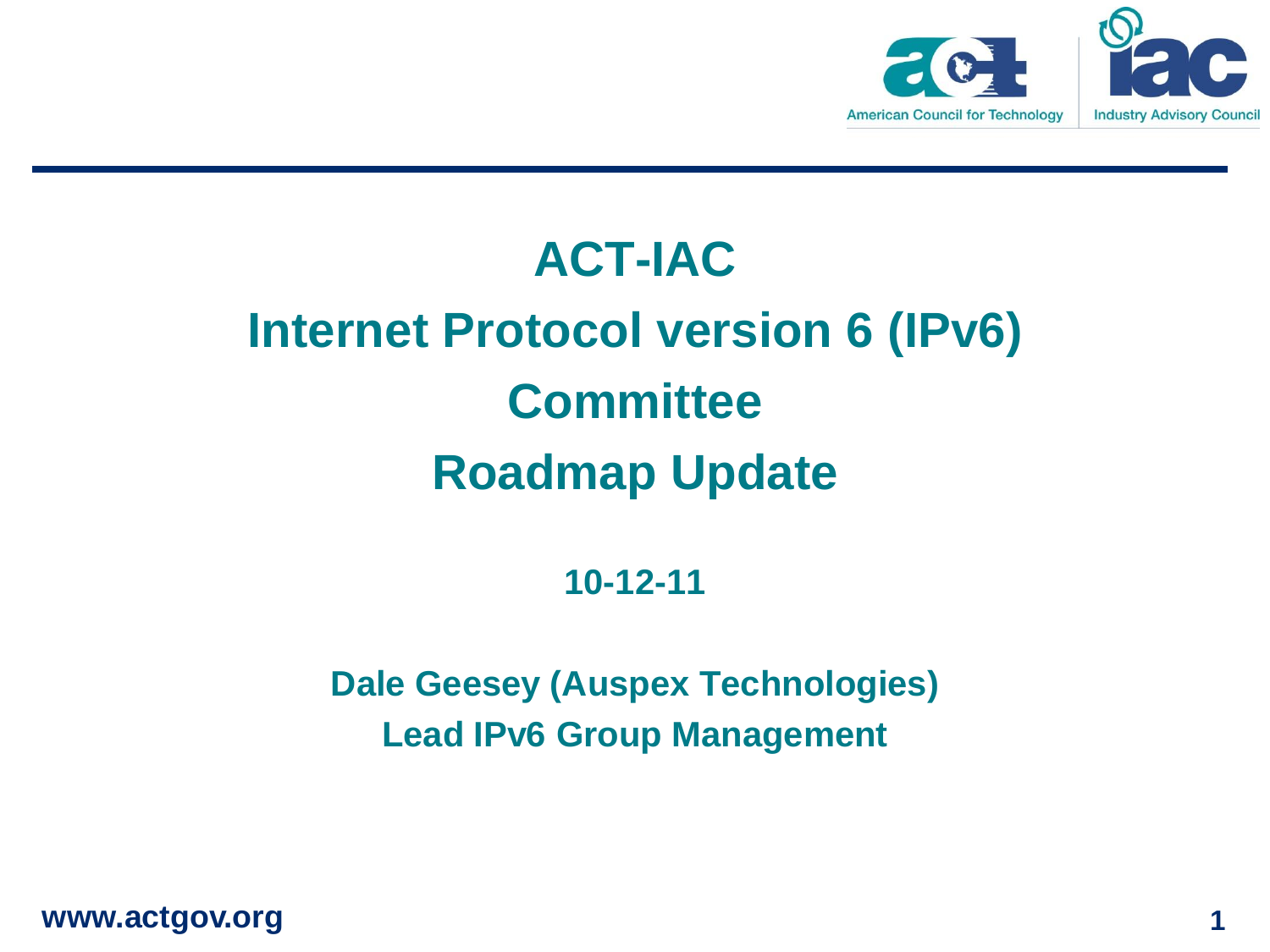



- MISSION: To bring industry and government executives together to exchange information, support professional development, improve communications and understanding, solve issues and build partnership and trust, thereby enhancing government's ability to serve the nation's citizenry.
- Created in 1989 by the ACT Board of Directors
- Provide an objective and vendor-neutral forum for obtaining advice from the private sector IT industry.
- Government issues drive the IAC agenda
- Membership in the Industry Advisory Council is open to any private sector organization.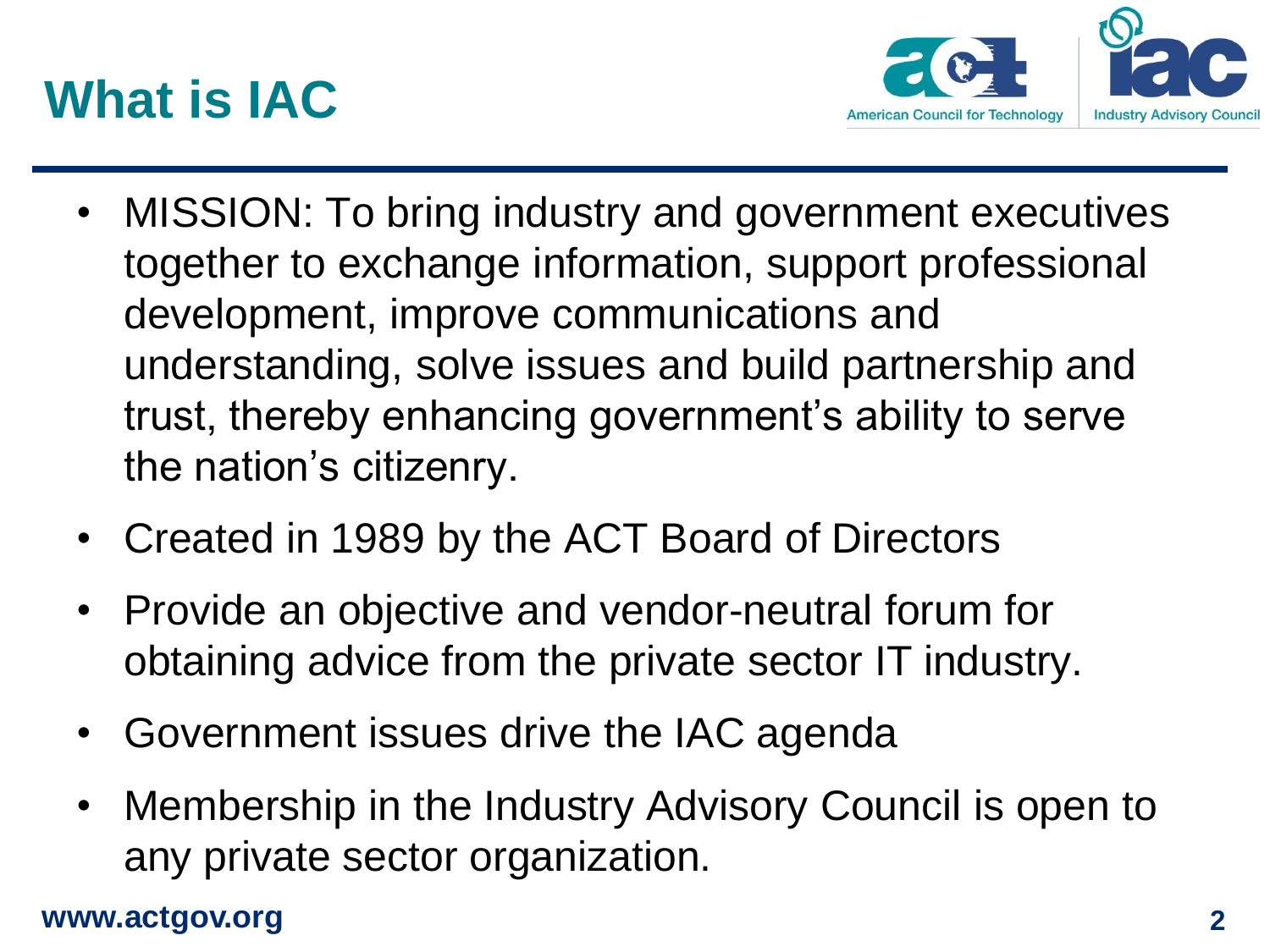

At the request of the Federal IPv6 Task Force, the Networks & Telecommunications (N&T) Shared Interest Group (SIG) has established the ACT-IAC IPv6 committee to provide support to the IPv6 Task Force providing guidance, best practices, solution options, etc., with the primary deliverable being the updating of the Planning Guide/Roadmap Toward IPv6 Adoption within the US Government.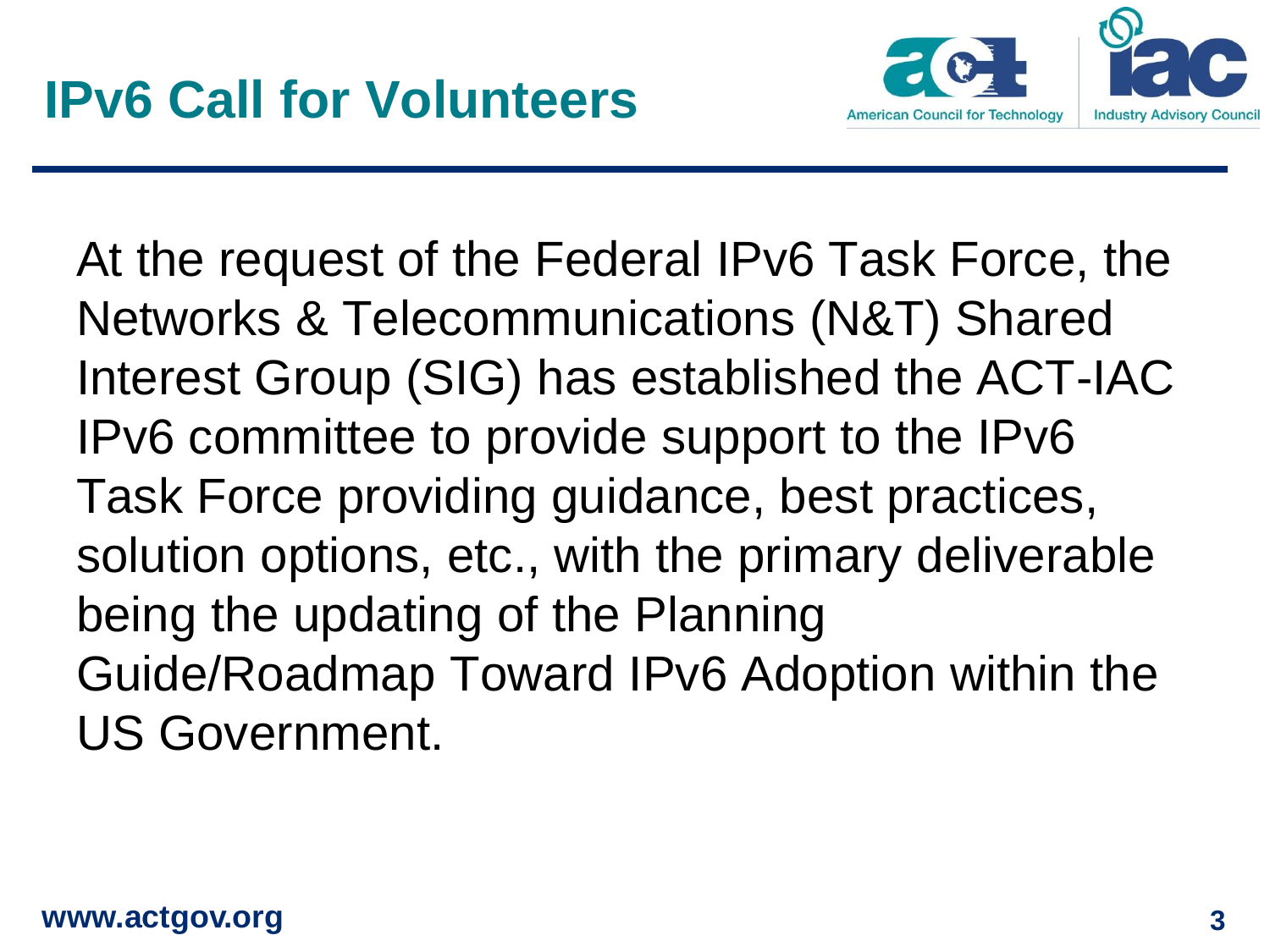

- 65 volunteers signed up for the committee
- Multiple group Kick-off meetings and additional one-on-one discussions were held to communicate the goals of the group, roles and responsibilities and group organization
- Sub-groups have been established, each have responsibilities for a set of deliverables
	- Acquisition of Products
	- Project Plan
	- Address Management
	- Implementation and Testing
	- Security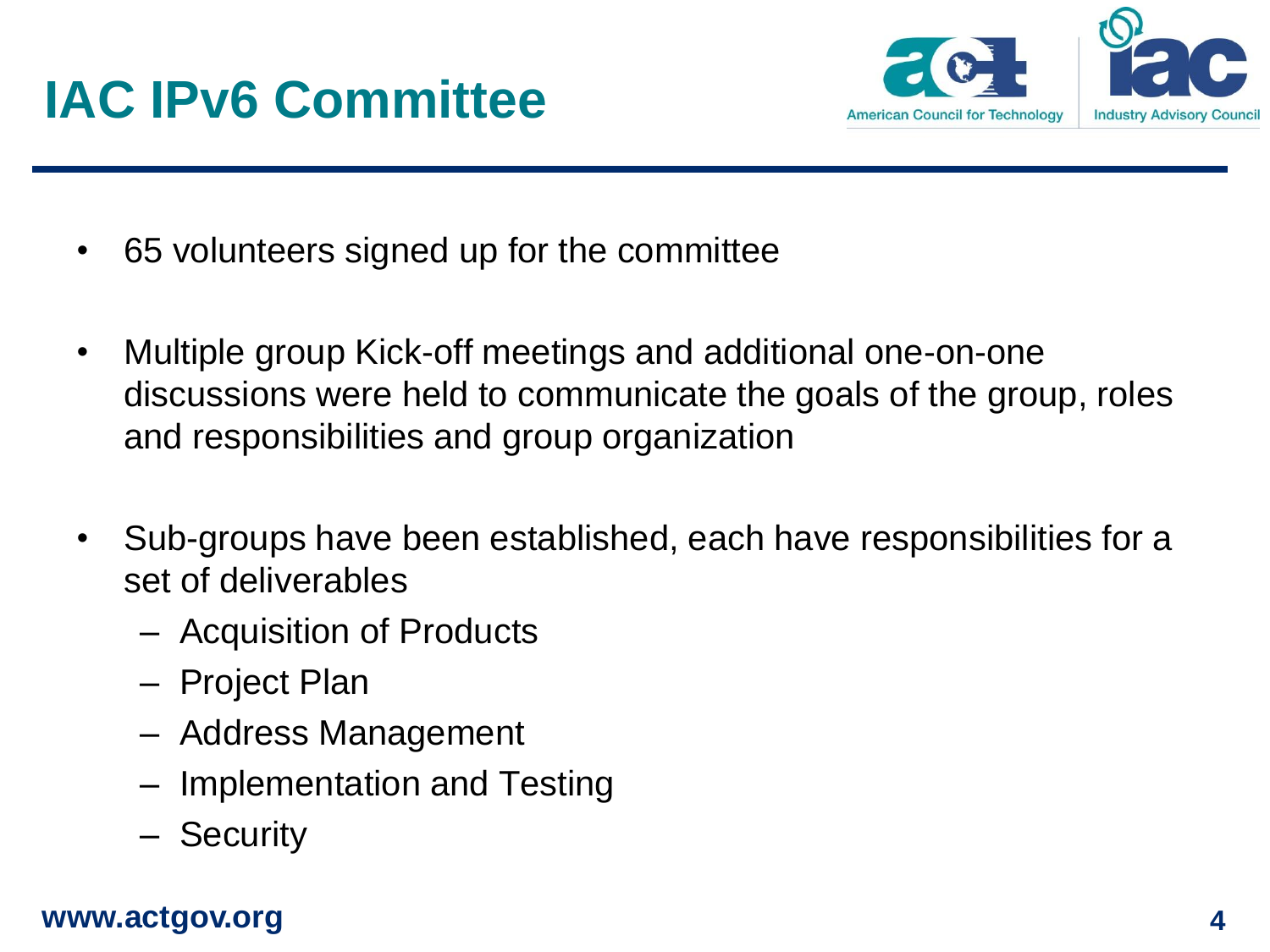# **IAC IPv6 Working Group Leads**



| <b>Task/Group</b>                            | <b>Volunteer Lead(s)</b> |
|----------------------------------------------|--------------------------|
| <b>IPv6 Group Mgmt</b>                       | <b>Dale Geesey</b>       |
|                                              | <b>Atacan Donmez</b>     |
| <b>Project Plan</b>                          | <b>Bill Kyburz</b>       |
|                                              | <b>Ralph Wallace</b>     |
| <b>Acquisition and Product Certification</b> | <b>Bill Kyburz</b>       |
|                                              | Ciprian Popoviciu        |
| <b>Address Plan</b>                          | Kenny Burroughs          |
|                                              | <b>John Lee</b>          |
| Security                                     | <b>TJ Evans</b>          |
|                                              | <b>Atacan Donmez</b>     |
| <b>Implementation and Testing Plan</b>       | <b>Marcus Buckley</b>    |
|                                              | <b>Bob Kloak</b>         |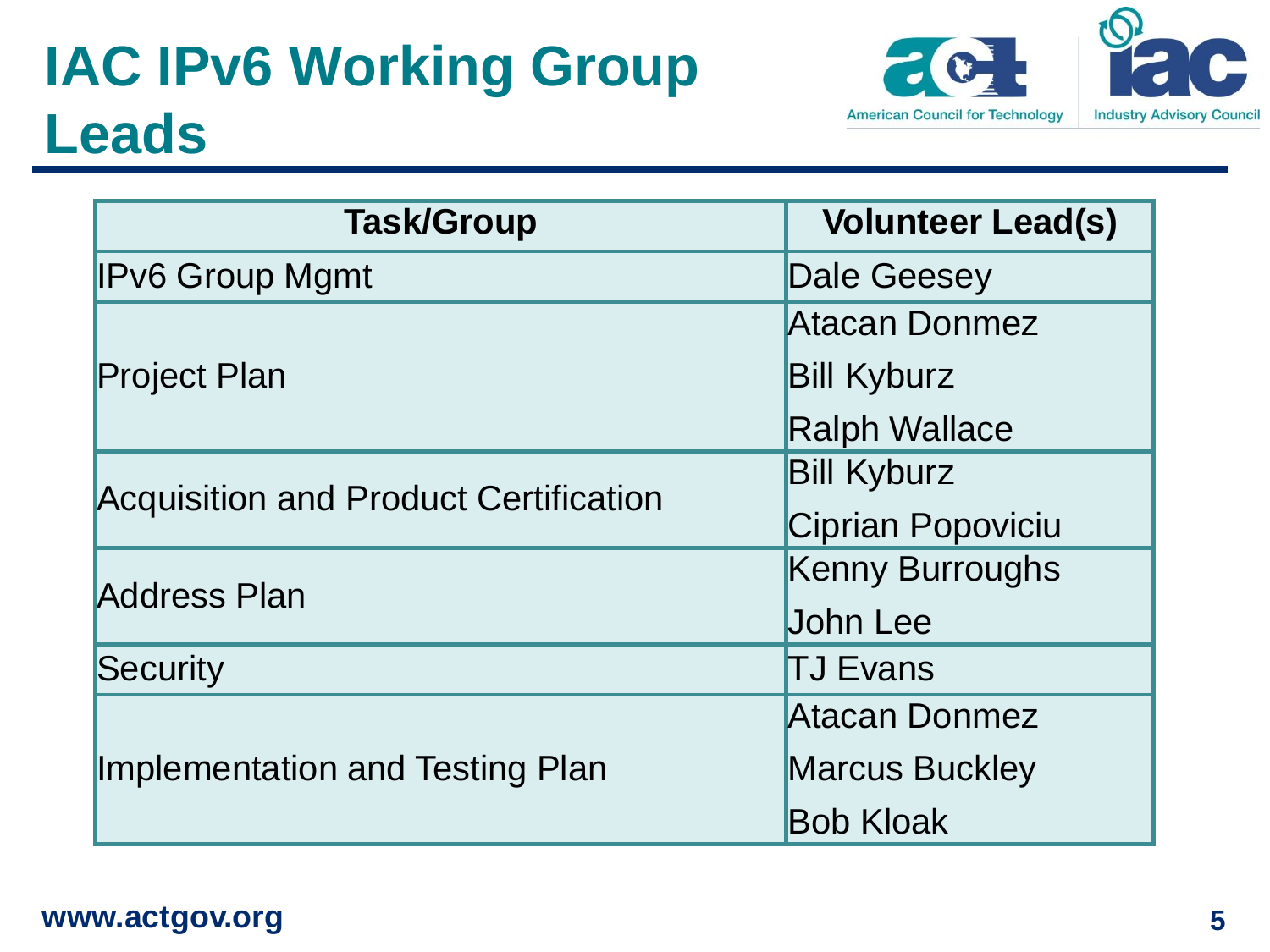# **Federal IPv6 Task Force Working Groups**



- Outreach Collaboration, Training, Media and Education
- Technology Network Architectures, Security, Tools and Testing
- IT Management Project Planning / Milestones, Procurement, Acquisition and Vendor Integration

| <b>Federal IPv6 Task Force Workgroups</b> | <b>IAC IPv6 Workgroups</b>                                                                              |
|-------------------------------------------|---------------------------------------------------------------------------------------------------------|
| Outreach                                  | <b>IPv6 Group Mgmt</b>                                                                                  |
| Technology                                | <b>Security</b><br><b>Implementation and Testing Plan</b><br><b>Address Plan</b><br><b>Project Plan</b> |
| <b>IT Management</b>                      | <b>Acquisition and Product Certification</b>                                                            |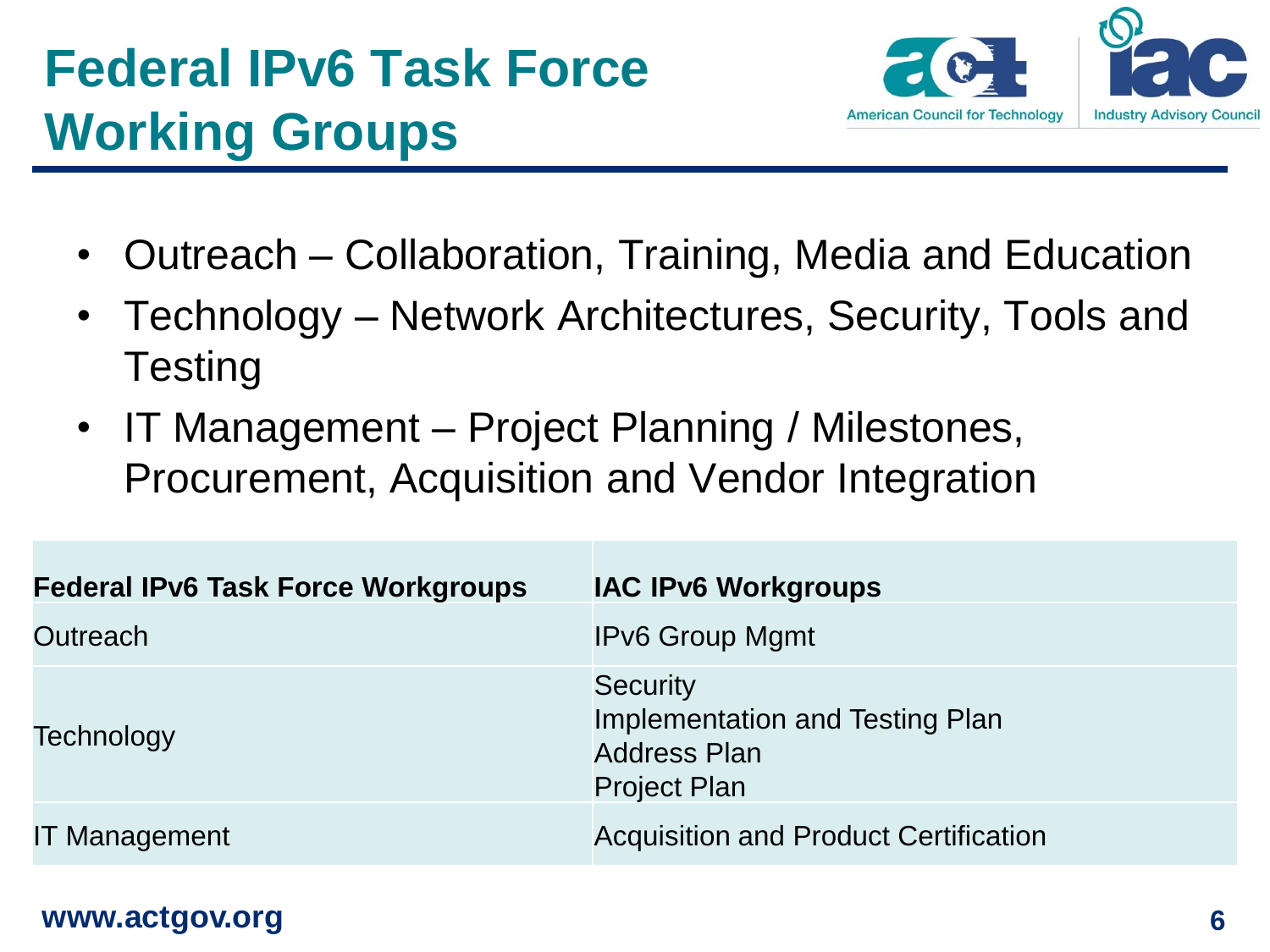# **Group Alignment**



**Interagency Workgroups Industry Workgroups**

Outreach: Steve Pirzchalski IPv6 Group Mgmt: Dale Geesey

- Will collaborate to ensure group integration and coordination of deliverables.
- Own overall Roadmap document

Technology: Stu Mitchell **Multi-Group: John Lee** Sharon Lattanze

• Coordination and synchronization of all technical activities, services and deliverables.

Management: Luis Gonzalez Acquisition – Bill Kyburz

• Coordination and synchronization of all management/acquisition activities, services and deliverables.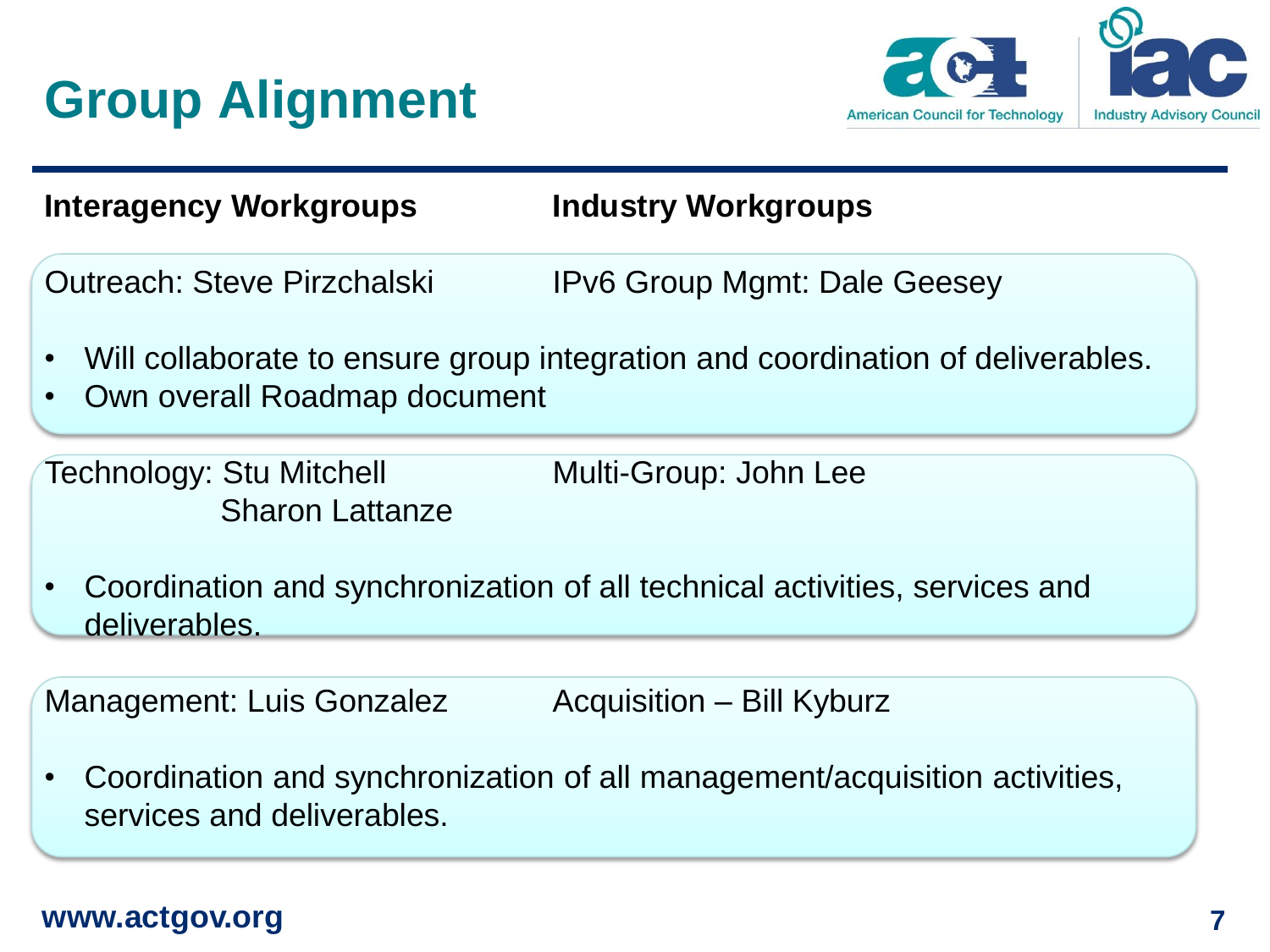

- Initial Document published in May 2009
- October 2011 Update existing document to bring up to date
- December 2011 Enhancing document based on subgroup work
	- Project Planning
	- Addressing Plan
	- Security Update
	- Acquisition Guidance
	- CDN's Role in IPv6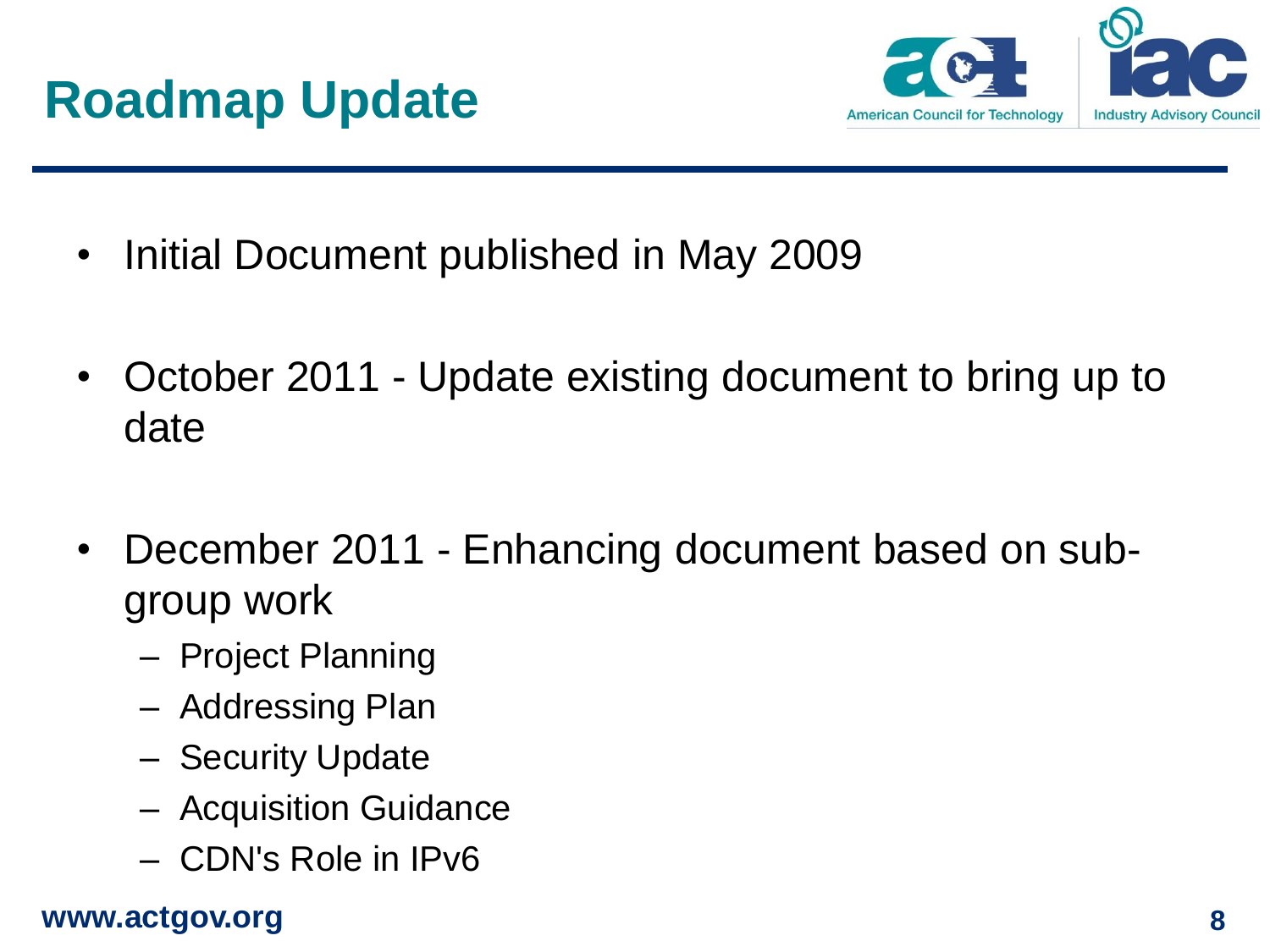# **Roadmap Outline**



### 1 Federal Transition Initiatives

- 1.1 OMB Guidance
- 1.2 IPv6 Federal Acquisition Regulations (FAR)
- 1.3 Federal IPv6 Task Force
- 1.4 Sample Agency Timelines
- 1.5 Agency Progress Tracking
- 1.6 Outreach
- 1.7 USGv6 Activities
- 1.8 DoD IPv6 Profile
- 2 The Business Rationale for IPv6
- 3 Federal IPv6 Transition The To Be State
	- 3.1 The 2012 To Be State
	- 3.2 The 2014 To Be State
	- 3.3 Beyond the 2014 State
- 4 Leveraging Enterprise Architecture
	- 4.1 Using the IT Infrastructure Segment Architecture
	- 4.2 EA Driven IPv6 Planning
	- 4.3 Developing an IPv6 Transition Strategy Plan
	- 4.4 Integration with Capital Planning
	- 4.5 OMB IPv6 EA Assessment Criteria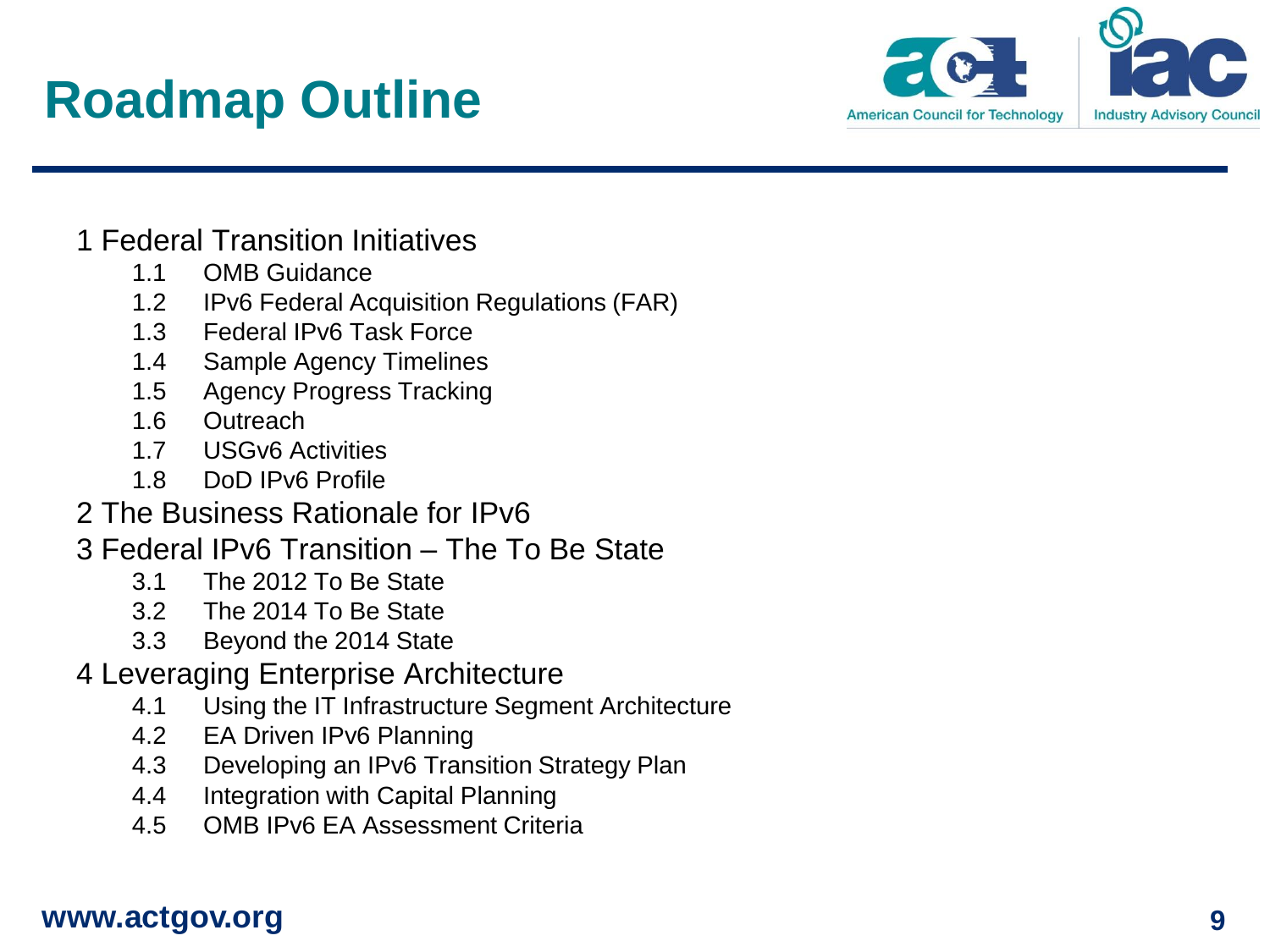# **Roadmap Outline Cont.**



### 5 Transition Milestones

- 5.1 Quick Wins
- 5.2 IPv6 Network Service Deployment
- 5.3 Security
- 5.4 Additional Tips
- 6 IPv6 Impact on Federal Initiatives
	- 6.1 Trusted Internet Connection (TIC)
	- 6.2 HSPD-12
	- 6.3 IT Modernization
	- 6.4 FDCC
	- 6.5 Networx Migration
	- 6.6 DNSSEC
	- 6.7 Cloud Computing Cloud First Strategy
	- 6.8 Federal Data Center Consolidation Initiative (FDCCI)
- 7 IPv6 in IT Governance and Procurement
	- 7.1 Governance
	- 7.2 Procurement
- 8 Acronym Dictionary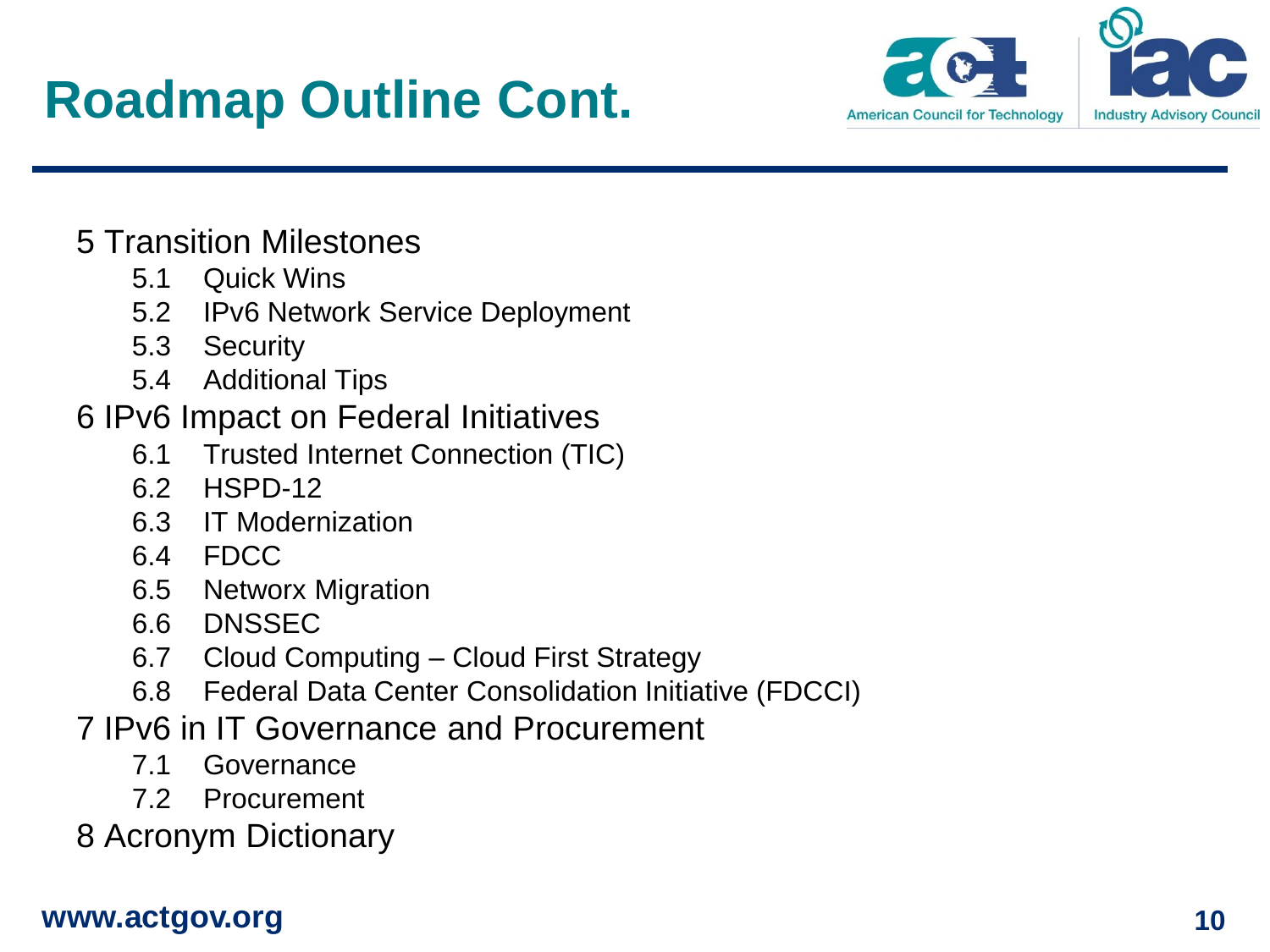#### **Sample Agency IPv6 Execution American Council for Technology Industry Advisor Timeline**

- Developed by VA for the Federal IPv6 Task Force
- Based on VA's high-level implementation timeline
- Focuses on 2012 and 2014 Milestones
- Broken out from a functional perspective
	- Network Connectivity
	- Addressing
	- Routing
	- $-$  Etc.
- Provide a 6 incremental rolling
- Includes identification of key stakeholders
- Example of target timeline for functional achievements to meet 2012 and 2014 dates comfortably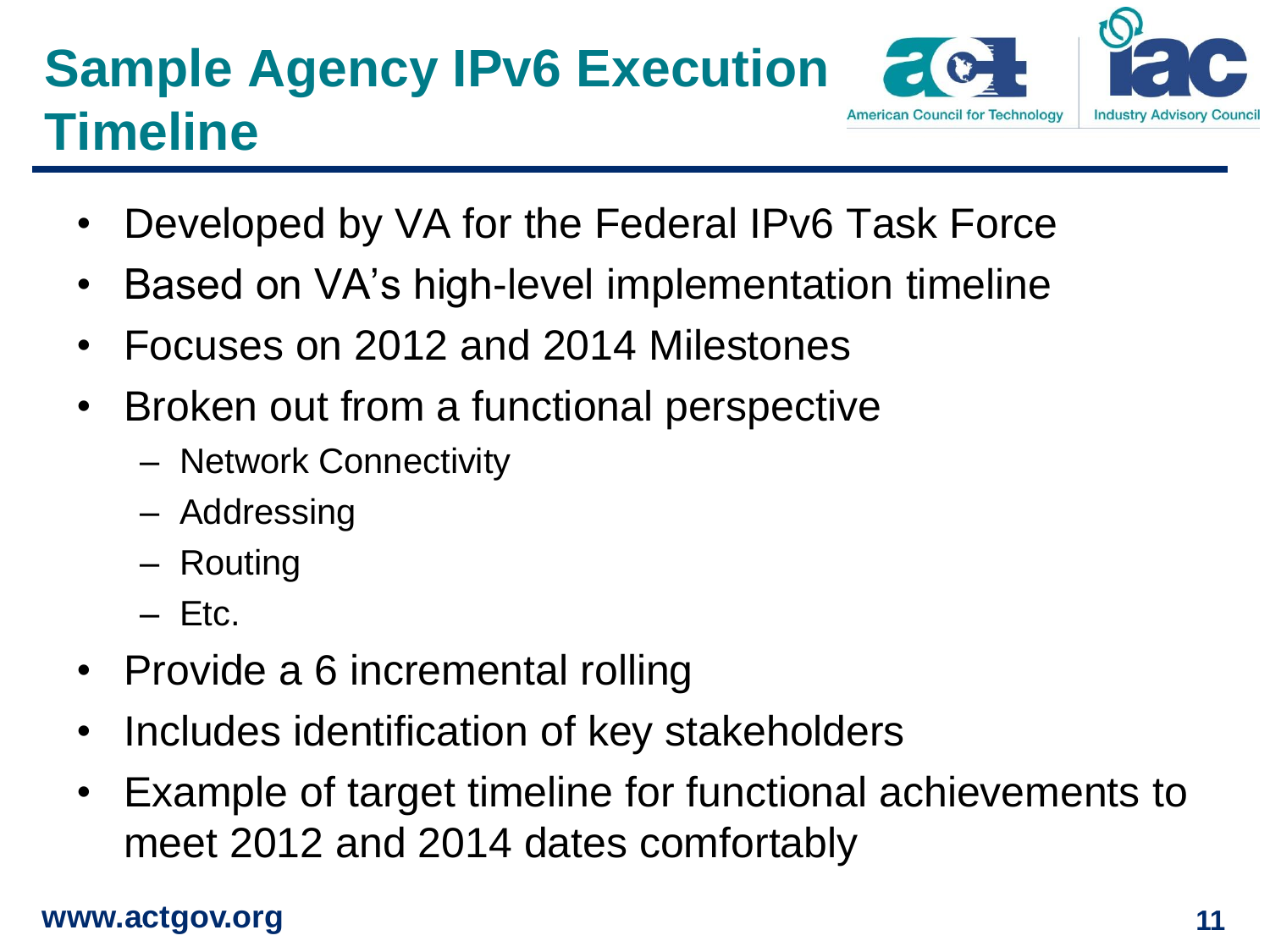### **Sample 2012 Agency IPv6 Execution Timeline**



|                                              |                                    | <b>Milestone</b>   |          |         |          |                |          |               |          |  |  |
|----------------------------------------------|------------------------------------|--------------------|----------|---------|----------|----------------|----------|---------------|----------|--|--|
| <b>Sample Agency IPv6 Execution Timeline</b> |                                    |                    |          | 3       |          | 5              |          |               | 8        |  |  |
| <b>2012 Public Facing Execution</b>          | <b>Key Stakeholders (External)</b> |                    | $Dec-11$ | $um-12$ |          | $\frac{13}{2}$ |          | $\frac{4}{5}$ |          |  |  |
|                                              |                                    | $_{\text{Jun-11}}$ |          |         | $Dec-12$ |                | $Dec-13$ |               | $Dec-14$ |  |  |
| <b>Network Connectivity</b>                  |                                    |                    |          |         |          |                |          |               |          |  |  |
| Internet Gateway 1 IPv6 Enabled              |                                    |                    |          |         |          |                |          |               |          |  |  |
| Internet Gateway 2 IPv6 Enabled              |                                    |                    |          |         |          |                |          |               |          |  |  |
| Internet Gateway 3 IPv6 Enabled              | Networx or other Carriers (ISP)    |                    |          |         |          |                |          |               |          |  |  |
| Internet Gateway 4 IPv6 Enabled              |                                    |                    |          |         |          |                |          |               |          |  |  |
| <b>Addressing</b>                            |                                    |                    |          |         |          |                |          |               |          |  |  |
| ISP Provided IPv6 Addresses                  | Networx or other Carriers (ISP)    |                    |          |         |          |                |          |               |          |  |  |
| Announce Agency IPv6 Addresses               | <b>ARIN</b>                        |                    |          |         |          |                |          |               |          |  |  |
| <b>Routing</b>                               |                                    |                    |          |         |          |                |          |               |          |  |  |
| <b>Basic IPv6 Routing</b>                    |                                    |                    |          |         |          |                |          |               |          |  |  |
| IPv6 BGP Routing Gateway 1                   |                                    |                    |          |         |          |                |          |               |          |  |  |
| IPv6 BGP Routing Gateway 2                   | Networx or other Carriers (ISP)    |                    |          |         |          |                |          |               |          |  |  |
| IPv6 BGP Routing Gateway 3                   | <b>Routing Vendors</b>             |                    |          |         |          |                |          |               |          |  |  |
| IPv6 BGP Routing Gateway 4                   |                                    |                    |          |         |          |                |          |               |          |  |  |
| IPv6 Multi-home Routing                      |                                    |                    |          |         |          |                |          |               |          |  |  |
| <b>Domain Name Services (DNS)</b>            |                                    |                    |          |         |          |                |          |               |          |  |  |
| ns1 IPv6 enabled                             |                                    |                    |          |         |          |                |          |               |          |  |  |
| ns2 IPv6 enabled                             | GSA (.gov)                         |                    |          |         |          |                |          |               |          |  |  |
| ns3 IPv6 enabled                             | <b>DNS Providers</b>               |                    |          |         |          |                |          |               |          |  |  |
| ns4 IPv6 enabled                             |                                    |                    |          |         |          |                |          |               |          |  |  |
| Primary Agency Domain (www.agency.gov)       |                                    |                    |          |         |          |                |          |               |          |  |  |
| Phase 1                                      | Cloud/Hosting Providers            |                    |          |         |          |                |          |               |          |  |  |
| Phase 2                                      | <b>Web Vendors</b>                 |                    |          |         |          |                |          |               |          |  |  |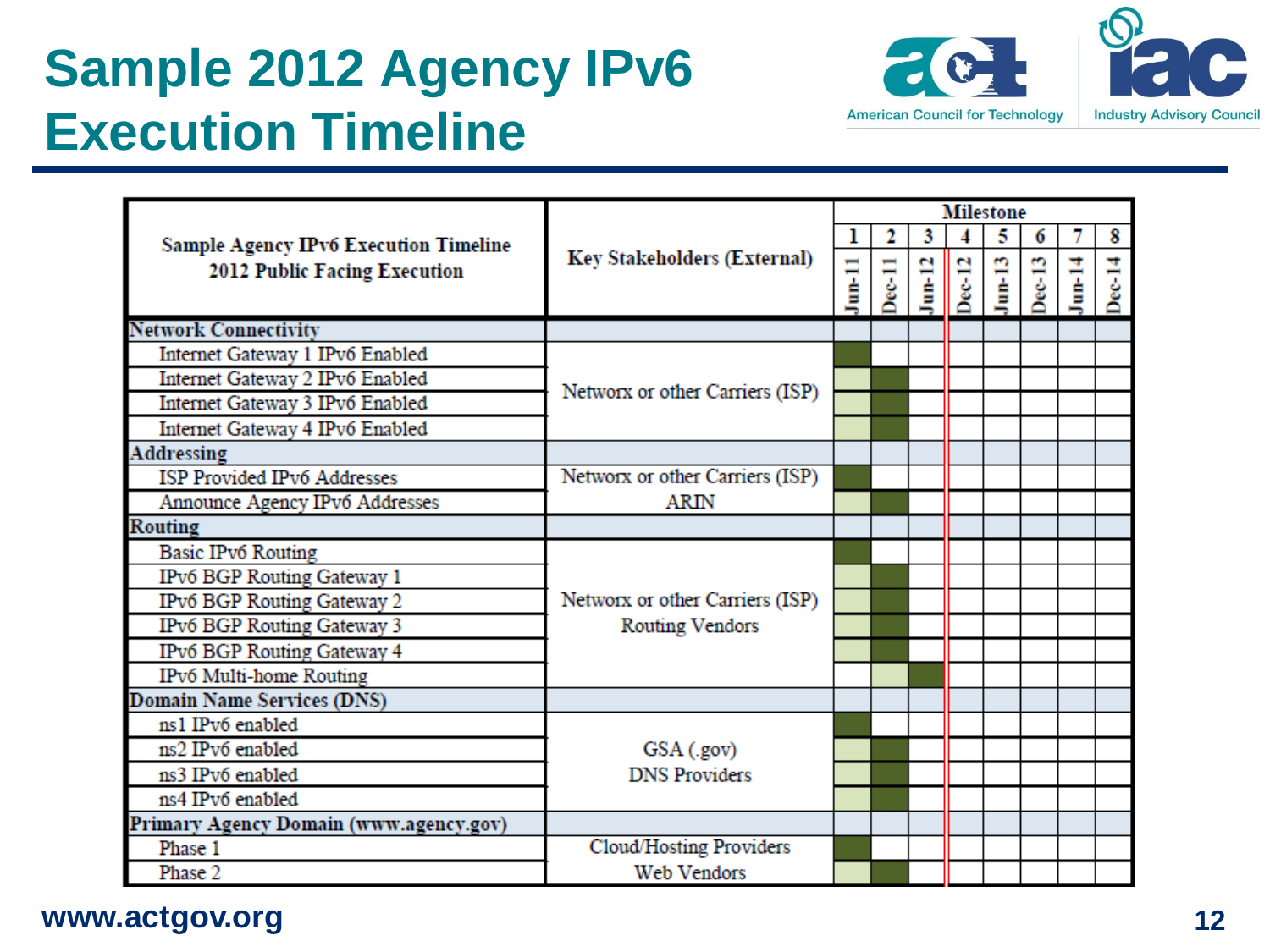## **Sample 2012 Agency IPv6 Execution Timeline Cont.**



|                                              |                                               | <b>Milestone</b> |          |         |          |        |          |        |          |  |  |
|----------------------------------------------|-----------------------------------------------|------------------|----------|---------|----------|--------|----------|--------|----------|--|--|
| <b>Sample Agency IPv6 Execution Timeline</b> |                                               |                  |          | 3       |          | 5      | o        |        | 8        |  |  |
| <b>2012 Public Facing Execution</b>          | <b>Key Stakeholders (External)</b>            | $\frac{11}{5}$   | $vec-11$ | $um-12$ | $Dec-12$ | $m-13$ | ec $-13$ | $m-14$ | $bec-14$ |  |  |
| Mail                                         |                                               |                  |          |         |          |        |          |        |          |  |  |
| Inbound SMTP IPv6 Enabled                    | Cloud/Hosting Providers                       |                  |          |         |          |        |          |        |          |  |  |
| Outbound SMTP IPv6 Enabled                   | <b>SMTP/Mail Security Vendors</b>             |                  |          |         |          |        |          |        |          |  |  |
| <b>Security</b>                              |                                               |                  |          |         |          |        |          |        |          |  |  |
| <b>DMZ</b> Basic IPv6 Security               | <b>MTIPS/TICAP Providers</b>                  |                  |          |         |          |        |          |        |          |  |  |
| DMZ Comparable IPv6 Security                 | <b>Security Vendors</b>                       |                  |          |         |          |        |          |        |          |  |  |
| Full IPv6 Security                           | <b>Security Service Providers</b>             |                  |          |         |          |        |          |        |          |  |  |
| <b>Network Management</b>                    |                                               |                  |          |         |          |        |          |        |          |  |  |
| Basic IPv6 Network Management                |                                               |                  |          |         |          |        |          |        |          |  |  |
| Comparable IPv6 Network Management           | Network Management Vendors                    |                  |          |         |          |        |          |        |          |  |  |
| Full IPv6 Network Management                 |                                               |                  |          |         |          |        |          |        |          |  |  |
| <b>Public Facing Domains</b>                 |                                               |                  |          |         |          |        |          |        |          |  |  |
| 1 Public Facing Domain IPv6 Enabled          |                                               |                  |          |         |          |        |          |        |          |  |  |
| 35% Public Facing Domains IPv6 Enabled       | Cloud/Hosting Providers<br><b>Web Vendors</b> |                  |          |         |          |        |          |        |          |  |  |
| 100% Public Facing Domains IPv6 Enabled      |                                               |                  |          |         |          |        |          |        |          |  |  |
| <b>Pilots</b>                                |                                               |                  |          |         |          |        |          |        |          |  |  |
| <b>Mission Pilots</b>                        | <b>Impacted Vendors/Providers</b>             |                  |          |         |          |        |          |        |          |  |  |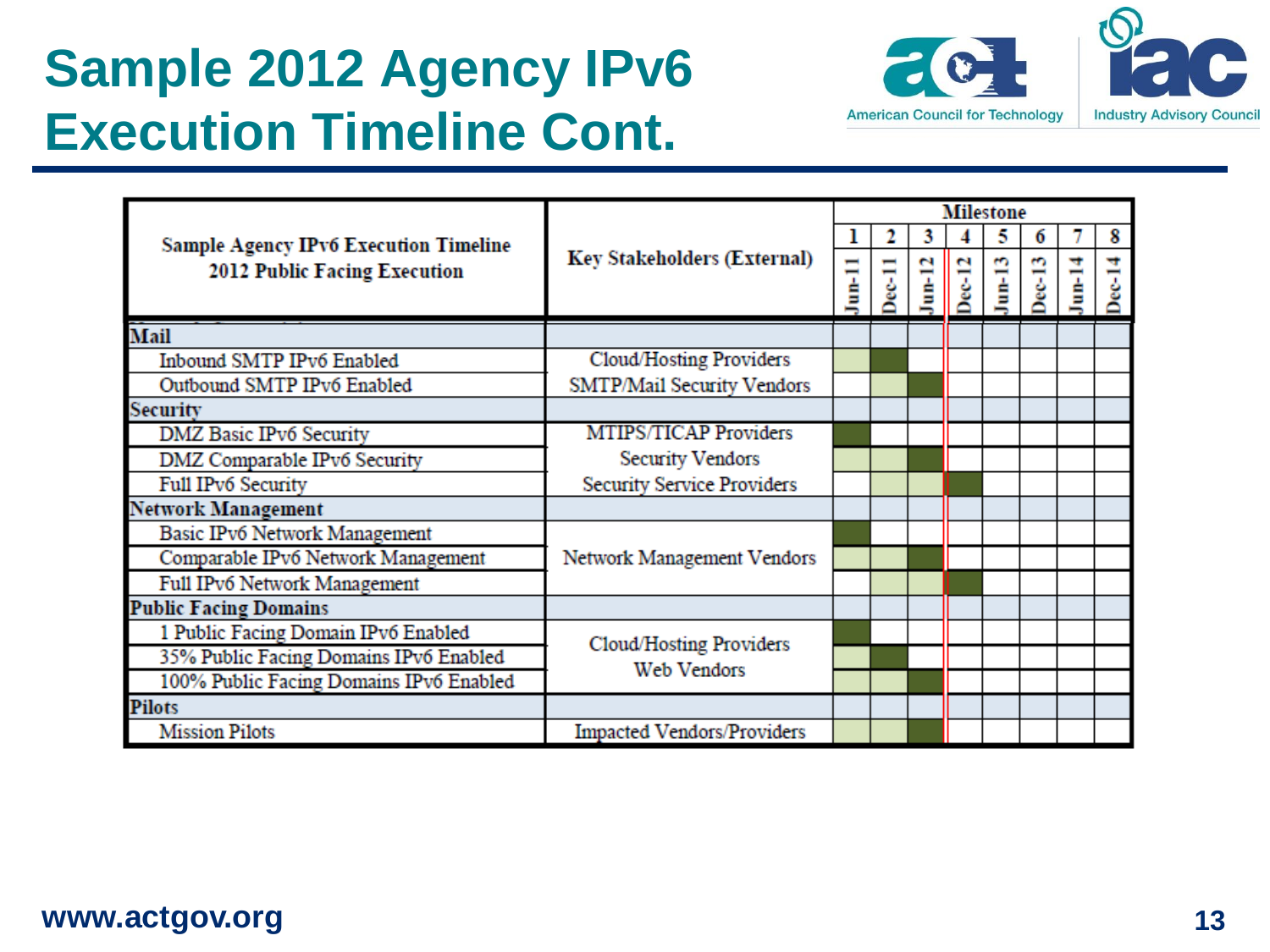## **Sample 2014 Agency IPv6 Execution Timeline**



|                                                 |                                               |                |                  |         | <b>Milestone</b> |          |          |          |          |
|-------------------------------------------------|-----------------------------------------------|----------------|------------------|---------|------------------|----------|----------|----------|----------|
| <b>Sample Agency IPv6 Execution Timeline</b>    |                                               | ı              | $\boldsymbol{2}$ | 3       | 4                | 5        | 6        |          | 8        |
| 2014 Enterprise Network Execution               | <b>Key Stakeholders (External)</b>            | $\frac{11}{2}$ | $\alpha$ -11     | $um-12$ | $\alpha$ -12     | $u - 13$ | $Dec-13$ | $tan-14$ | $Dec-14$ |
| <b>Network Connectivity</b>                     |                                               |                |                  |         |                  |          |          |          |          |
| Core/Backbone Network                           |                                               |                |                  |         |                  |          |          |          |          |
| Infrastructure Routers 25%                      | Networx or other Carriers                     |                |                  |         |                  |          |          |          |          |
| Infrastructure Routers 50%                      | <b>Router Vendors</b>                         |                |                  |         |                  |          |          |          |          |
| <b>Infrastructure Routers 100%</b>              |                                               |                |                  |         |                  |          |          |          |          |
| <b>Addressing</b>                               |                                               |                |                  |         |                  |          |          |          |          |
| Internal IPv6 Addresses Allocated               |                                               |                |                  |         |                  |          |          |          |          |
| DHCPv6 Enabled 25%                              | ARIN                                          |                |                  |         |                  |          |          |          |          |
| DHCPv6 Enabled 50%                              | DCHPv6 Vendors                                |                |                  |         |                  |          |          |          |          |
| DHCPv6 Enabled 100%                             |                                               |                |                  |         |                  |          |          |          |          |
| Routing                                         |                                               |                |                  |         |                  |          |          |          |          |
| Core/Backbone Network Routing                   |                                               |                |                  |         |                  |          |          |          |          |
| <b>Infrastructure Routing 25%</b>               | Networx or other Carriers                     |                |                  |         |                  |          |          |          |          |
| Infrastructure Routing 50%                      | <b>Router Vendors</b>                         |                |                  |         |                  |          |          |          |          |
| <b>Infrastructure Routing 100%</b>              |                                               |                |                  |         |                  |          |          |          |          |
| <b>Domain Name Services (DNS)</b>               |                                               |                |                  |         |                  |          |          |          |          |
| Internal DNS IPv6 Enabled                       | <b>DNS Vendors</b>                            |                |                  |         |                  |          |          |          |          |
| <b>Data Centers</b>                             |                                               |                |                  |         |                  |          |          |          |          |
| Data Center 1 IPv6 Enabled                      | Networx or other Carriers                     |                |                  |         |                  |          |          |          |          |
| Data Center 2 IPv6 Enabled                      | <b>Router Vendors</b>                         |                |                  |         |                  |          |          |          |          |
| Data Center 3 IPv6 Enabled                      | <b>IT Vendors</b>                             |                |                  |         |                  |          |          |          |          |
| Data Center 4 IPv6 Enabled                      | <b>Service Providers</b>                      |                |                  |         |                  |          |          |          |          |
| Mail                                            |                                               |                |                  |         |                  |          |          |          |          |
| Exchange IPv6 Enabled                           | <b>Mail Vendors</b>                           |                |                  |         |                  |          |          |          |          |
| <b>Internal Applications &amp; Services</b>     |                                               |                |                  |         |                  |          |          |          |          |
| IPv6 Enabled Apps & Services 25%                | <b>Application Vendors</b>                    |                |                  |         |                  |          |          |          |          |
| IPv6 Enabled Apps & Services 50%                |                                               |                |                  |         |                  |          |          |          |          |
| IPv6 Enabled Apps & Services 75%<br><b>WWW.</b> | <b>Service Providers</b><br><b>IT Vendors</b> |                |                  |         |                  |          |          |          |          |
| IPv6 Enabled Apps & Services 100%               |                                               |                |                  |         |                  |          |          |          |          |

**14**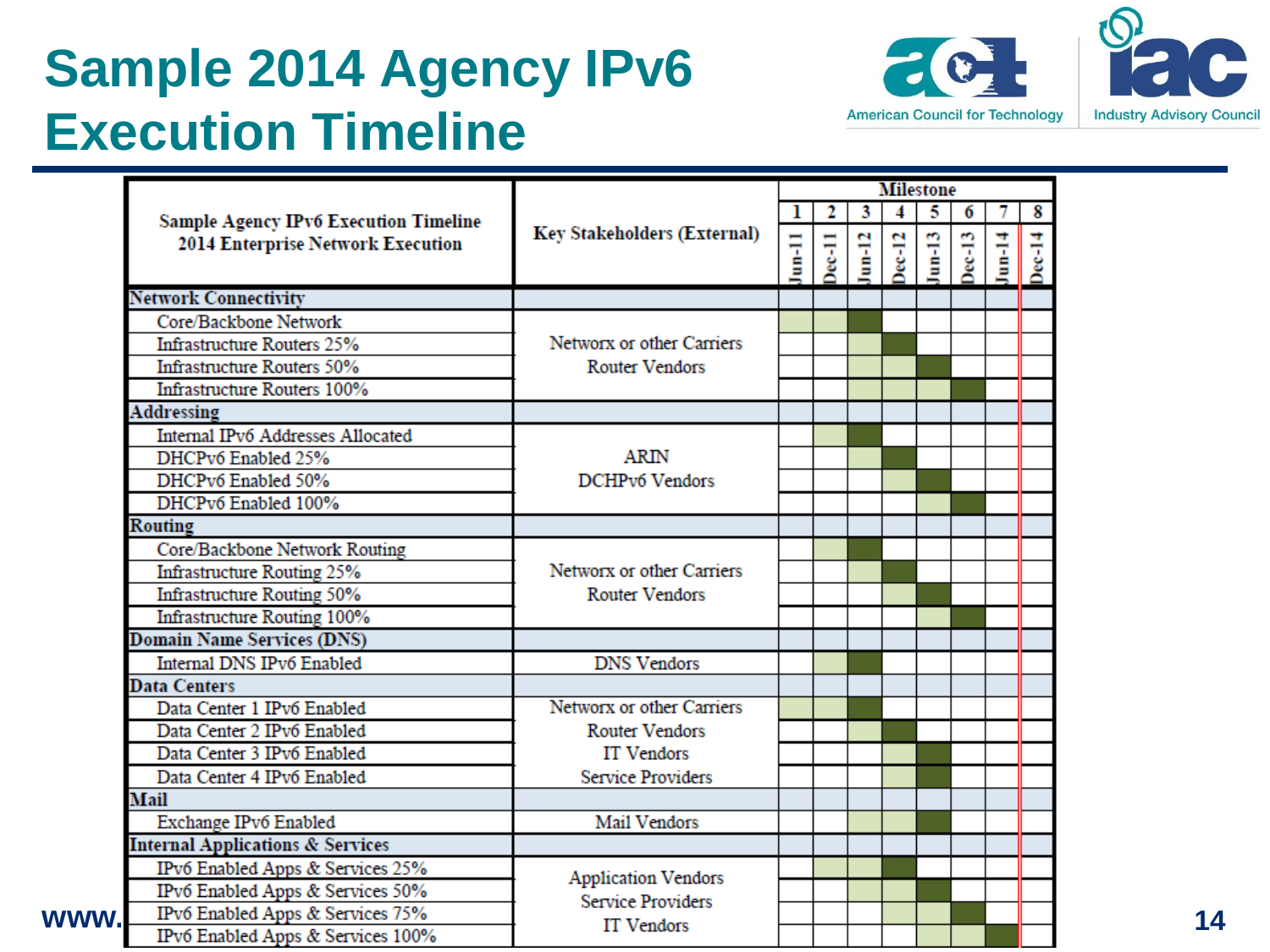## **Sample 2014 Agency IPv6 Execution Timeline Cont.**



|                                              |                                    |          | <b>Milestone</b> |         |          |          |       |        |          |  |  |  |
|----------------------------------------------|------------------------------------|----------|------------------|---------|----------|----------|-------|--------|----------|--|--|--|
| <b>Sample Agency IPv6 Execution Timeline</b> |                                    |          |                  | 3       |          | 5        |       |        | 8        |  |  |  |
| <b>2014 Enterprise Network Execution</b>     | <b>Key Stakeholders (External)</b> | T<br>Pum | $Dec-11$         | $um-12$ | $Dec-12$ | $u - 13$ | ec-13 | $m-14$ | $Dec-14$ |  |  |  |
| <b>End Device Transition</b>                 |                                    |          |                  |         |          |          |       |        |          |  |  |  |
| Internal Servers IPv6 Enabled 25%            | Server & OS Vendors                |          |                  |         |          |          |       |        |          |  |  |  |
| Internal Servers IPv6 Enabled 50%            | <b>Virtualization Vendors</b>      |          |                  |         |          |          |       |        |          |  |  |  |
| Internal Servers IPv6 Enabled 75%            | <b>IT Vendors</b>                  |          |                  |         |          |          |       |        |          |  |  |  |
| Internal Servers IPv6 Enabled 100%           |                                    |          |                  |         |          |          |       |        |          |  |  |  |
| User Computers IPv6 Enabled 25%              |                                    |          |                  |         |          |          |       |        |          |  |  |  |
| User Computers IPv6 Enabled 50%              | Laptop/Desktop & OS Vendors        |          |                  |         |          |          |       |        |          |  |  |  |
| User Computers IPv6 Enabled 75%              |                                    |          |                  |         |          |          |       |        |          |  |  |  |
| User Computers IPv6 Enabled 100%             |                                    |          |                  |         |          |          |       |        |          |  |  |  |
| PDA/Mobile Devices IPv6 Enabled 25%          |                                    |          |                  |         |          |          |       |        |          |  |  |  |
| PDA/Mobile Devices IPv6 Enabled 50%          | <b>PDA Vendors</b>                 |          |                  |         |          |          |       |        |          |  |  |  |
| PDA/Mobile Devices IPv6 Enabled 75%          |                                    |          |                  |         |          |          |       |        |          |  |  |  |
| PDA/Mobile Devices IPv6 Enabled 100%         |                                    |          |                  |         |          |          |       |        |          |  |  |  |
| Mission Devices IPv6 Enabled 25%             |                                    |          |                  |         |          |          |       |        |          |  |  |  |
| Mission Devices IPv6 Enabled 50%             | <b>IT Vendors</b>                  |          |                  |         |          |          |       |        |          |  |  |  |
| Mission Devices IPv6 Enabled 75%             | <b>Device Vendors</b>              |          |                  |         |          |          |       |        |          |  |  |  |
| Mission Devices IPv6 Enabled 100%            |                                    |          |                  |         |          |          |       |        |          |  |  |  |
| <b>Pilots</b>                                |                                    |          |                  |         |          |          |       |        |          |  |  |  |
| Enclave Pilot Phase 1                        |                                    |          |                  |         |          |          |       |        |          |  |  |  |
| <b>Enclave Pilot Phase 2</b>                 | <b>IT Vendors</b>                  |          |                  |         |          |          |       |        |          |  |  |  |
| Enclave Pilot Phase 3                        |                                    |          |                  |         |          |          |       |        |          |  |  |  |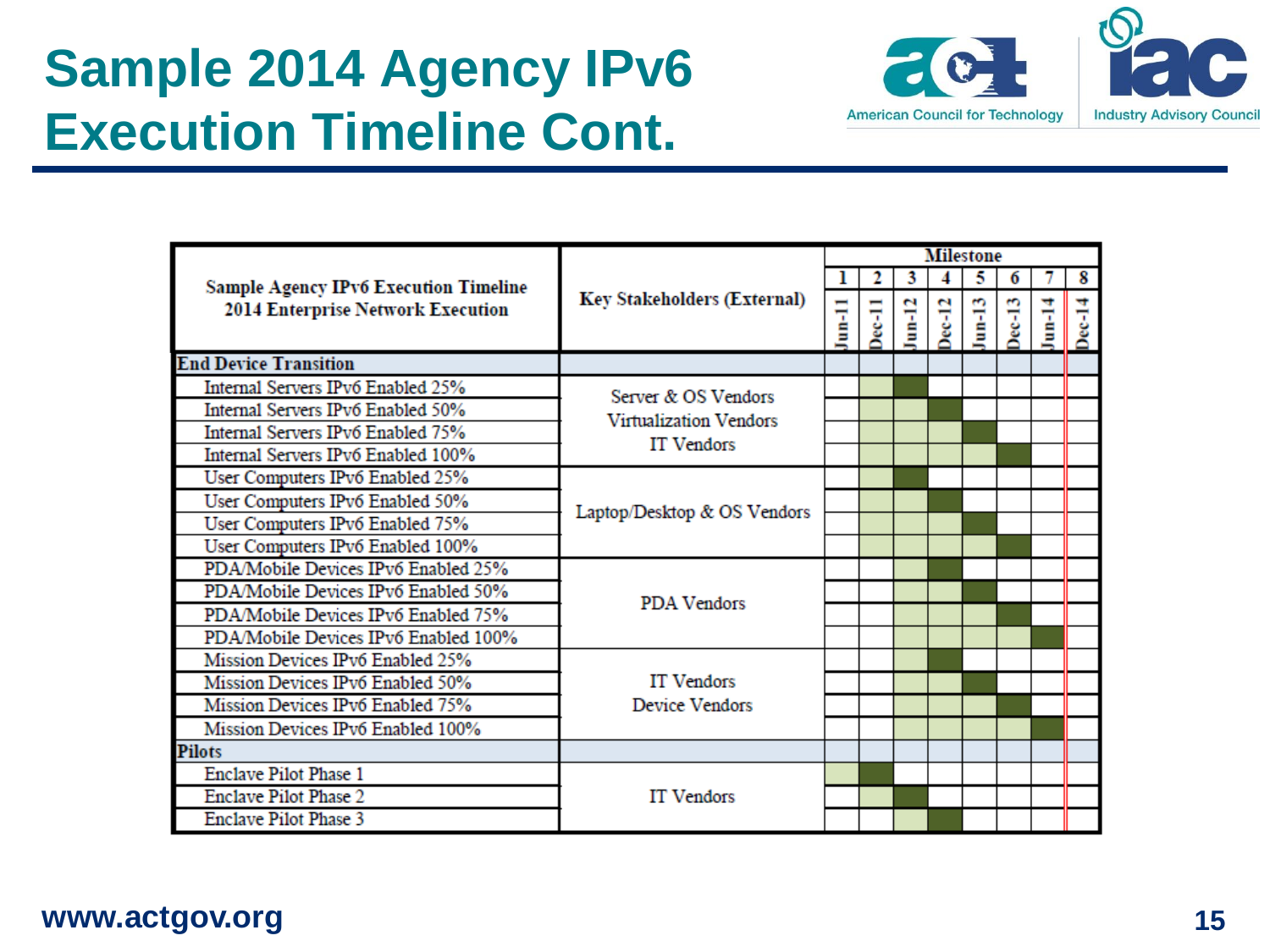

- To participate in the ACT-IAC IPv6 Committee, please send your contact information to:
- N&T SIG Vice Chair Chris Chroniger (240-601-8402, [christopher.chroniger@itsolutions-llc.com\)](mailto:christopher.chroniger@itsolutions-llc.com)
- N&T SIG Chair Brian Bonacci (443-597-2038, [Brian.Bonacci@Level3.com](mailto:Brian.Bonacci@Level3.com))
- John Shaw (703-208-4800 x222, [jshaw@actgov.org](mailto:jshaw@actgov.org)), ACT-IAC Shared Interest Groups Director.